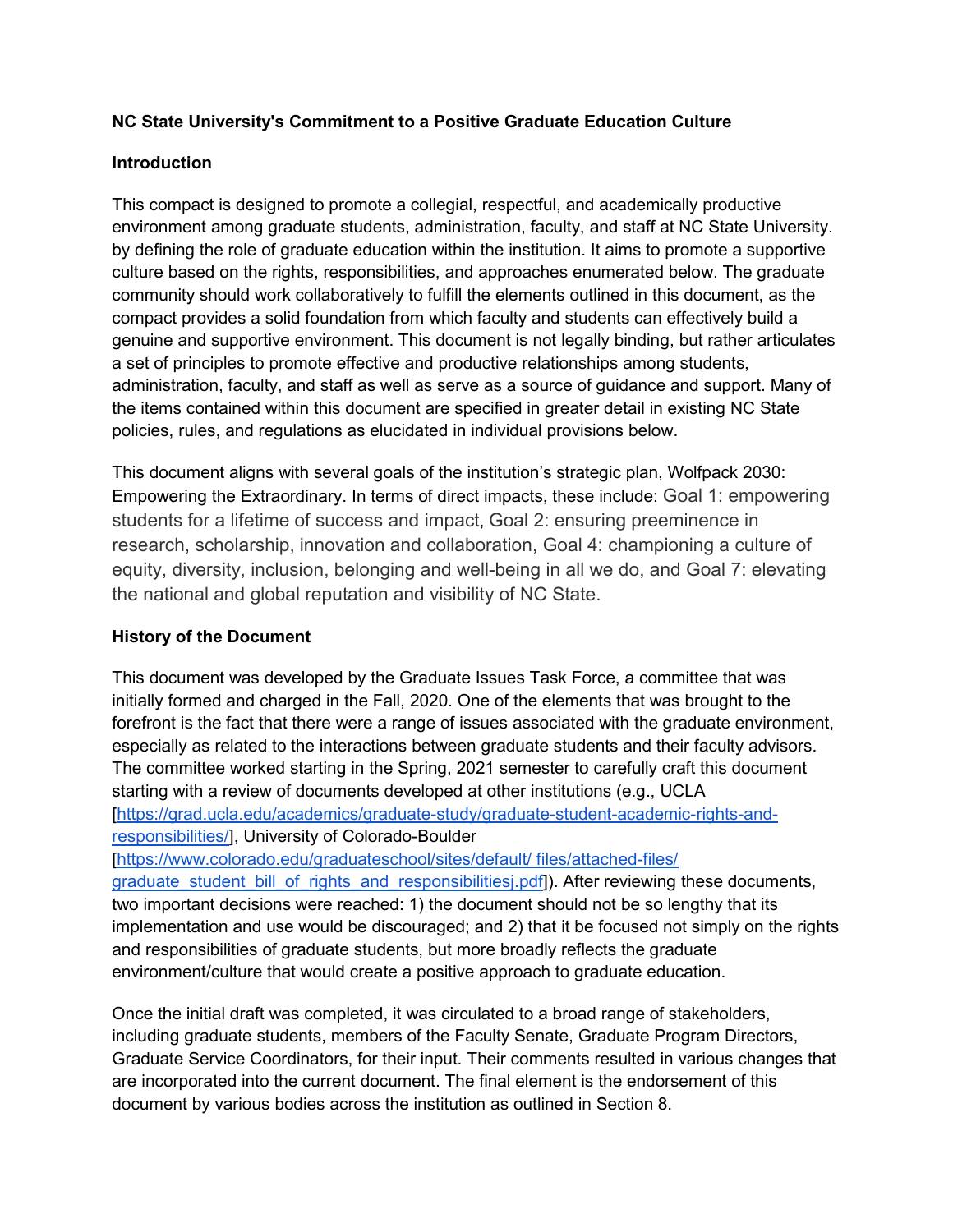### **Section 1 General Goals and Expectations**

- 1. Each graduate student is a unique individual with varied experiences, backgrounds, and abilities that add to the diverse fabric critical to successful graduate education and each has the right to be valued with dignity and respect.
- 2. Graduate students have the right to be free from unlawful discrimination and harassment, based on race, color, religion, sex, sexual orientation, actual or perceived gender identity, age, national origin, disability, veteran status, genetic information, pregnancy, childbirth, parenting, and/or medical conditions (see in NC State Policy 04.25.05 [\[https://policies.ncsu.edu/policy/pol-04-25-05/](https://policies.ncsu.edu/policy/pol-04-25-05/)]). Violations of this policy should be reported through the grievance process outlined in NC State Rule 11.36.02 [\(https://policies.ncsu.edu/rule/rul-11-36-02/\)](https://policies.ncsu.edu/rule/rul-11-36-02/).
- 3. Graduate students have the right to express their views, political positions, and opinions in venues across the University. NC State Policies, Rules, and Regulations, POL 04.25.01 <https://policies.ncsu.edu/policy/pol-04-25-01/>
- 4. Graduate students have the right to participate in the shared governance of the University through representation within Student Government and the Graduate Student Association. See Section 7 for additional details.
- 5. Discussions between faculty, staff, and graduate students should be on-going, collegial, respectful, timely, and transparent.
- 6. Graduate students have the right to be free from reprisals, both overt and covert, for exercising the rights claimed herein.

# **Section 2 Expectations for Graduate Supervision, Advising, and Mentoring**

- 1. Graduate students have the right to professional and effective supervision, advising, and mentoring from faculty members.
	- a. Both faculty and graduate students must play an active role in the advising process.
	- b. Graduate students should play an active role and be actively encouraged to develop a mentoring network to promote their academic and post-graduation success.
- 2. Faculty members should only discuss graduate students' academics and then only within a professional context. These discussions should only occur among faculty members and not with other students.
- 3. Graduate students have the right to clearly articulated, written standards and expectations prior to entering into an advising relationship and/or being hired as a graduate assistant.
- 4. Graduate students have the right to refuse to perform tasks outside of these academic and employment standards and expectations that are not closely related to their degree progress/completion, the reasonable tasks of their assistantship, or professional development without retaliation.
- 5. Faculty members should not exploit graduate students for the faculty members' personal or professional gain.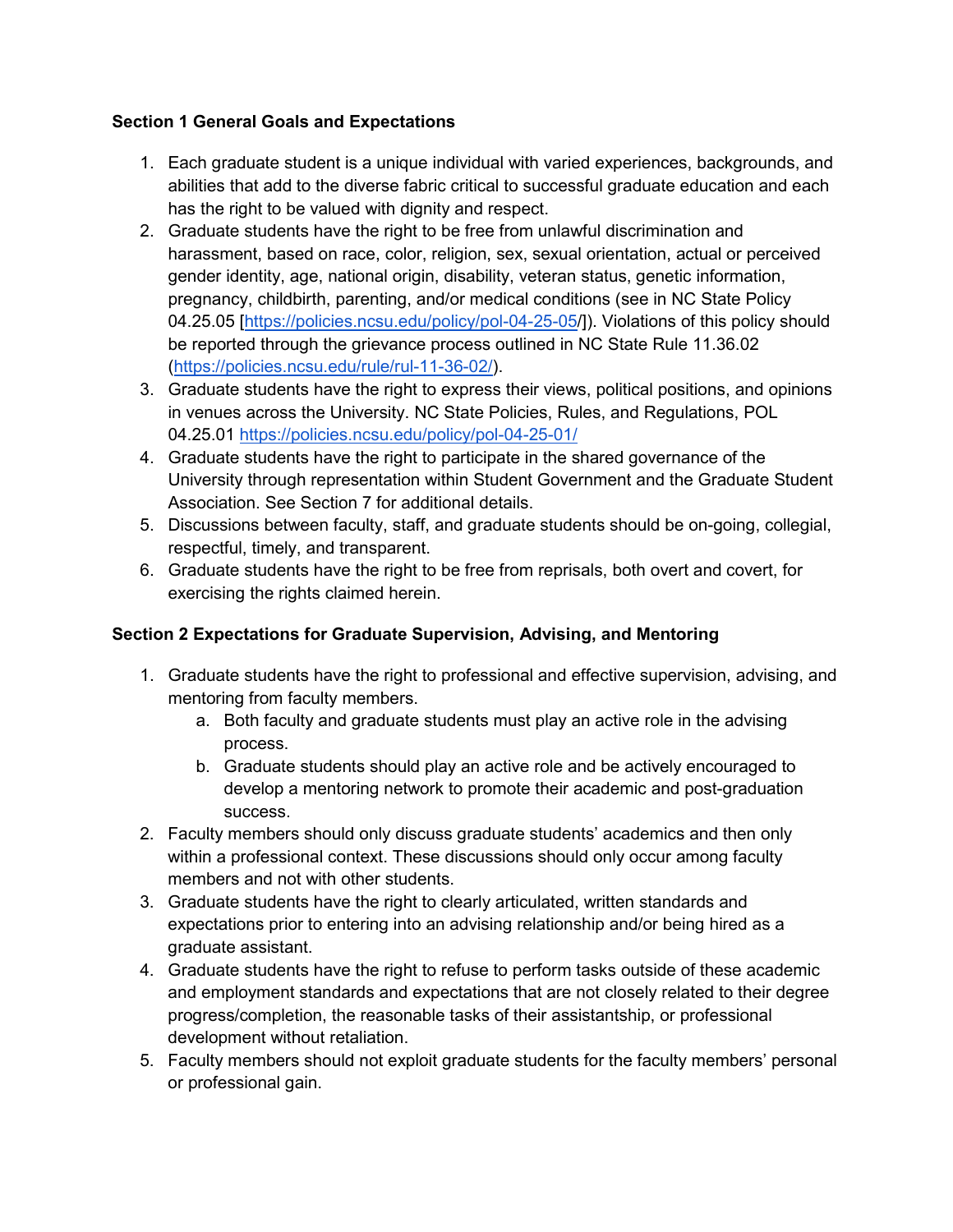- 6. Faculty and graduate students should discuss contributions to academic or scholarly work and students should be given the proper level of authorship in recognition of those efforts.
- 5. In accordance with the NC State's Responsible Conduct of Research Guidelines [\(https://grad.ncsu.edu/professional-development/rcr/\)](https://grad.ncsu.edu/professional-development/rcr/) as well as the related university policies, graduate students will accurately and honestly report research results and will uphold ethical norms in research methodology and scholarship.
- 6. Graduate students should be afforded the opportunity to provide input into the composition of their committees.
- 7. Graduate students, faculty mentors and advisers, should frequently communicate, especially in matters related to research and progress within the graduate program. This helps to maintain a positive relationship and promotes effective solutions, including, where necessary, difficult conversations, to address potential conflicts.
- 8. Graduate students are navigating a range of needs and responsibilities both inside and outside of their academic program. As such, faculty and mentors should recognize the importance of a healthy work-life balance and the flexibility to adjust schedules to promote wellness and to accommodate needs.
- 9. Graduate students should work with their advisors to develop a Plan of Work to meet the degree requirements. The Plan of Work should be reviewed at least annually to assess degree progress and updated as needed. If the degree requirements change during a graduate student's enrollment, they may either retain the requirements in place at the time of matriculation or switch to the new ones. The financial implications of the plan should also be discussed.

### **Section 3 Provisions for the Degree**

- 1. Average and maximum [\(http://catalog.ncsu.edu/graduate/graduate-handbook/time](http://catalog.ncsu.edu/graduate/graduate-handbook/time-limits/)[limits/\)](http://catalog.ncsu.edu/graduate/graduate-handbook/time-limits/) allowed time to degree should be explicitly communicated to graduate students prior to and upon admission.
- 2. Information pertaining to a program's completion rate and, if available, the predominant reasons for which students choose to leave should be accessible to prospective graduate students. This information should in no way compromise the privacy rights of others.

### **Section 4 Provisions for Graduate Assistantships and Fellowships/Scholarships**

- 1. Graduate students have the right to an accurate and complete description of the availability, likelihood, and duration of financial support within our programs at the time of admission and/or as articulated in the offer letter.
- 2. The employment contract will contain the criteria for and terms of employment as Teaching Assistants (TAs) and Research Assistants (RAs) including the stipend amount, bi-weekly or monthly disbursal, duration, and specific information related to tuition and health insurance as covered through the Graduate Student Support Plan (GSSP), prior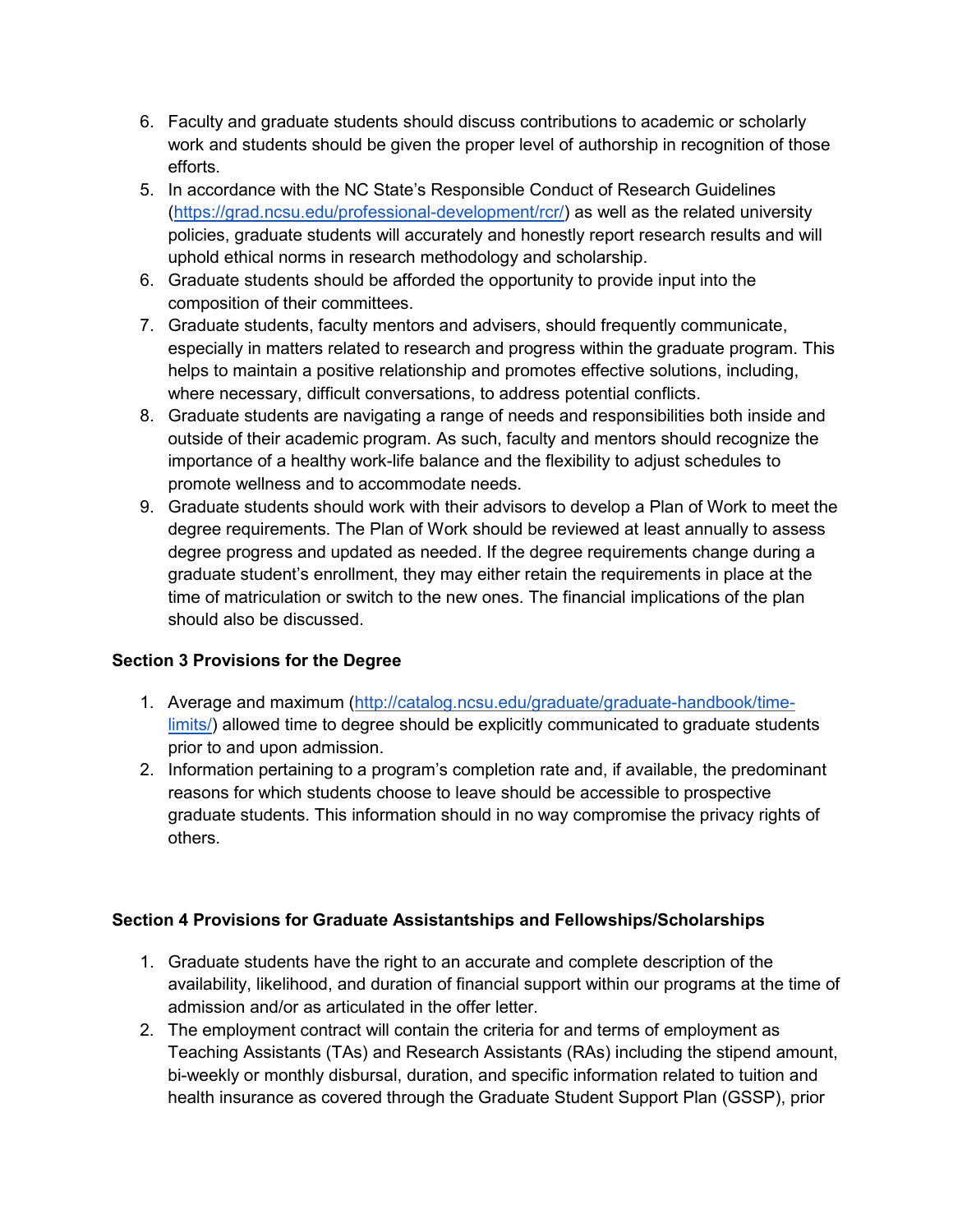to beginning their appointment. The expectation is that graduate assistants are responsible for student fees as well as, where applicable, premium tuition.

- 3. Eligibility for continued financial support is based on satisfactory degree progress, satisfactory completion of work expectations, other academic criteria, adherence to the Code of Student Conduct [\(https://policies.ncsu.edu/policy/pol-11-35-01/\)](https://policies.ncsu.edu/policy/pol-11-35-01/), and availability of funds.
- 4. The University, departments, and programs should make every effort to enhance student financial support and other resources in support of graduate education.
- 5. Graduate assistants are allowed reasonable amounts of time off and should coordinate the timing and length of their requests with their supervisor. At a minimum, they should not be expected to work during all established University breaks and national holidays unless prior arrangements have been discussed relative to scheduling. In five words: be kind to each other!
- 6. Graduate students are entitled to parental leave according to NC State Regulation 02.15.08 [\(https://policies.ncsu.edu/regulation/reg-02-15-08/\)](https://policies.ncsu.edu/regulation/reg-02-15-08/).

## **Section 5 Provisions for Evaluation**

- 1. Departments/programs' will complete graduate student annual performance evaluations based on criteria clearly communicated in a timely manner to graduate students and the faculty, especially to graduate advisers and advisory committees (see . Furthermore, evaluations related to graduate milestones, such as decisions on preliminary and final written/oral qualifying examinations should be treated in an identical manner. Where either annual or milestone performance is deemed unsatisfactory, a specific and reasonable improvement plan should be provided in a written and timely fashion to the student and must be implemented prior to the severing of an advisor-advisee relationship.
- 2. Any program-initiated decision to terminate a student (in regular status not on academic probation or on provisional status) from a graduate program for academic reasons must be supported by evidence from written evaluations and, where applicable, improvement plans. This provision does not include dismissal based on violations of such policies as related to violations of the Student Code of Conduct and Responsible Conduct of Research Guidelines.

### **Section 6 Provisions for Professional Development**

- 1. It is the responsibility of the University, departments/programs, faculty advisors, and mentors to provide students with meaningful opportunities for professional development. These include:
	- a. socialization into the norms of the discipline and the accompanying professions
	- b. information about relevant professional associations and conferences
	- c. preparation for and exposure to skills required for practitioners of the discipline
- 2. Graduate students should be encouraged to have the right to explore professional development opportunities both inside and outside the academy (e.g., [https://grad.ncsu.edu/professional-development/\)](https://grad.ncsu.edu/professional-development/). Graduate students should be able to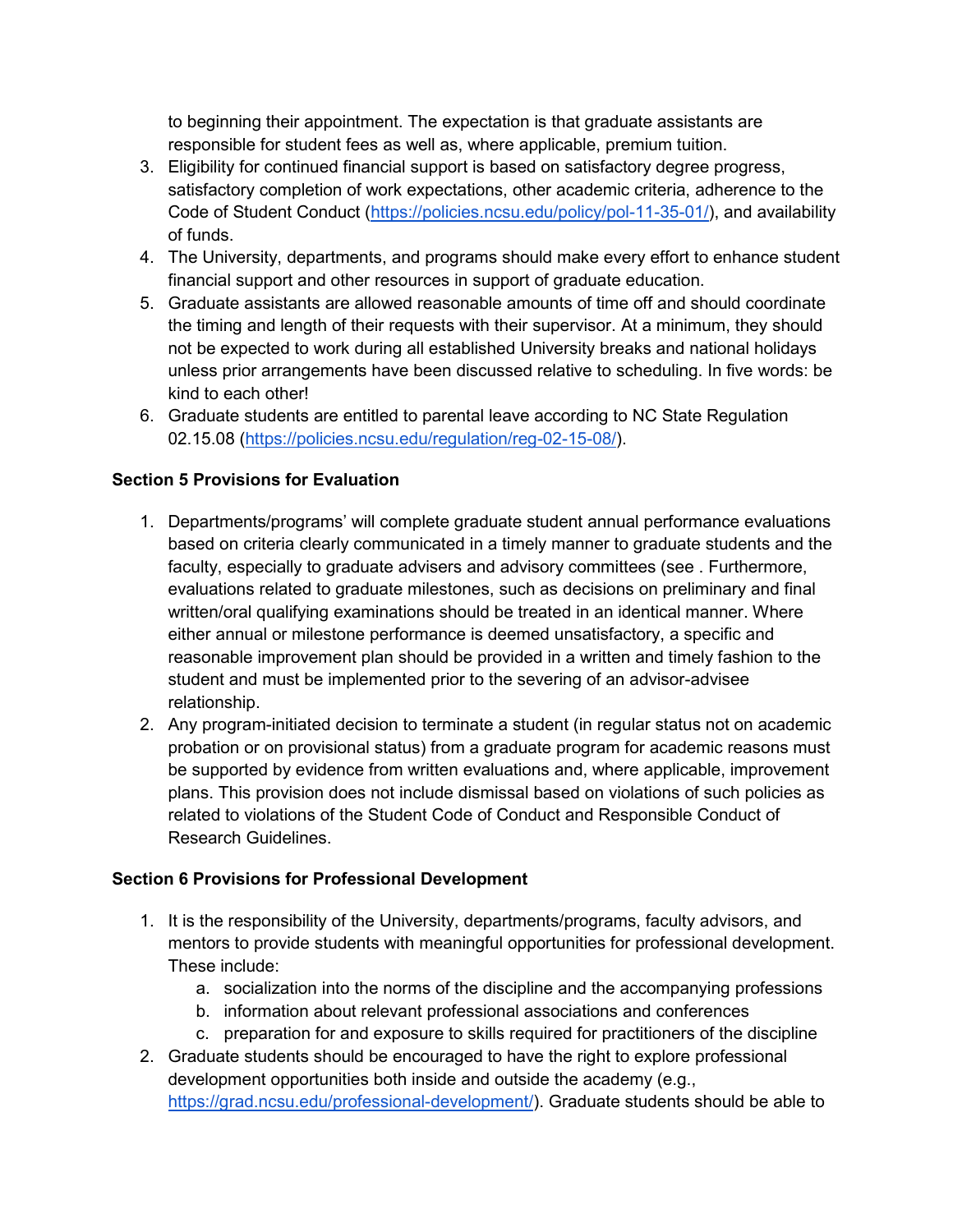pursue these activities without retribution, but do so being mindful of how their choices might impact their time to degree.

#### **Section 7 Shared Governance**

- 1. The Graduate Student Association (GSA) and Student Government, typically through the graduate senators, serve as the main university bodies representing graduate student voices and engaging in shared governance at the university level.
- 2. Departmental Graduate Student Associations serve as an important link between the GSA and departments. All graduate students are encouraged to be active members as these groups serve as important change agents for elevating departmental issues that have implications across graduate education at NC State.
- 3. To promote shared governance, the department/program should include graduate student representation where possible, which could include attending and actively participating in faculty meetings and serving on search committees.
- 4. Graduate students should be included in communications and have representation in activities where their engagement and voices are relevant.

#### **Section 8 Endorsement and Amendments**

The endorsing bodies, listed below, have reviewed, commented on, and approved the initial document. Furthermore, the document should be revisited by these bodies every four years.

Graduate Student Association

Student Government

Administrative Board of the Graduate School

Graduate Operations Council

Staff Senate

Faculty Senate

Deans Council

#### **Task Force Members**

Co-chair and President of the Graduate Student Association Lexie Malico (2020-2021); Devesh Hariharan (2021- )

Co-chair and Dean of the Graduate School Peter Harries

President of the Student Senate Coleman Simpson (2020-2021) and current graduate student and member

Graduate Student Association Rep. Mason Hayes (History; 2020-2021); Miles Cazzini (Chemistry; 2021- )

International Graduate Student Rep. Rajshree Jain (Computer Science; 2020-2021)